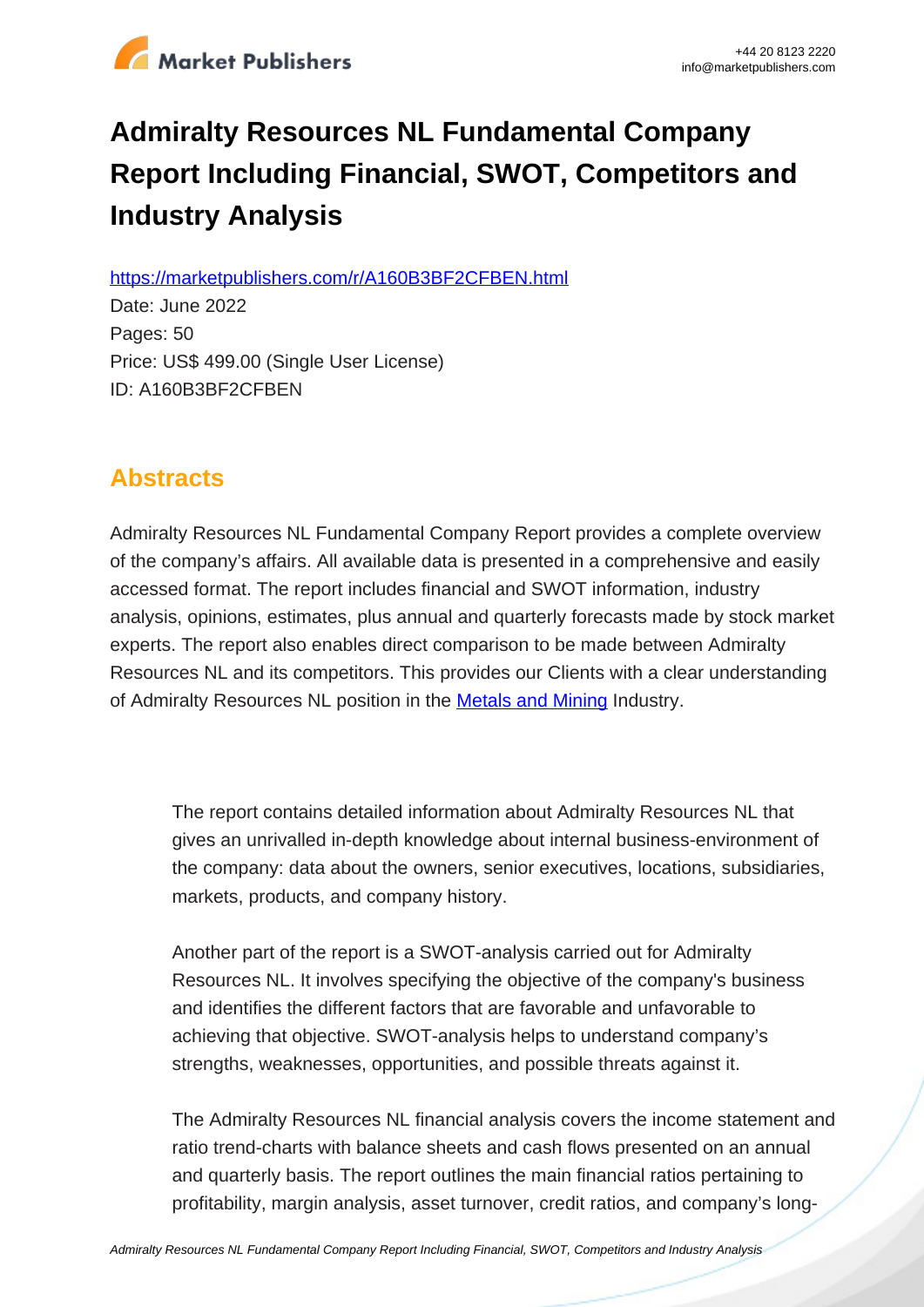

term solvency. This sort of company's information will assist and strengthen your company's decision-making processes.

In the part that describes Admiralty Resources NL competitors and the industry in whole, the information about company's financial ratios is compared to those of its competitors and to the industry. The unique analysis of the market and company's competitors along with detailed information about the internal and external factors affecting the relevant industry will help to manage your business environment. Your company's business and sales activities will be boosted by gaining an insight into your competitors' businesses.

Also the report provides relevant news, an analysis of PR-activity, and stock price movements. The latter are correlated with pertinent news and press releases, and annual and quarterly forecasts are given by a variety of experts and market research firms. Such information creates your awareness about principal trends of Admiralty Resources NL business.

#### **About Admiralty Resources NL**

Admiralty Resources NL engages in the exploration and development of mineral deposits. The company's principal activities are the mining evaporates in Argentina and iron ore in Chile. The company's business consists of five separate projects based in Australia and South America. The company focuses on the development of its two major mining interests in Chile (Cia Minera Santa Barbara) and Argentina (Rincon Salar).

#### **Properties**

Cia Minera Santa Barbara Iron Ore Project - Chile

The company has acquired a 49% interest in Cia Minera Santa Barbara, a company formed to exploit the iron ore resources located near Vallenar in Chile. Cia Minera Santa Barbara owns and would operate nine existing iron ore mine sites containing alluvial, hard rock (vein) and stockpiled iron ore fines. The Cia Minera Santa Barbara mines are located in Northern Chile seven kilometres south west of Vallenar and 55 kilometres from the commercial port of Huasco Bay. The mines cover an area in excess of 19 square kilometers. The nine mines have a resource of approximately 41 million tonnes of iron ore with an Fe content averaging between 60% and 67%. Approximately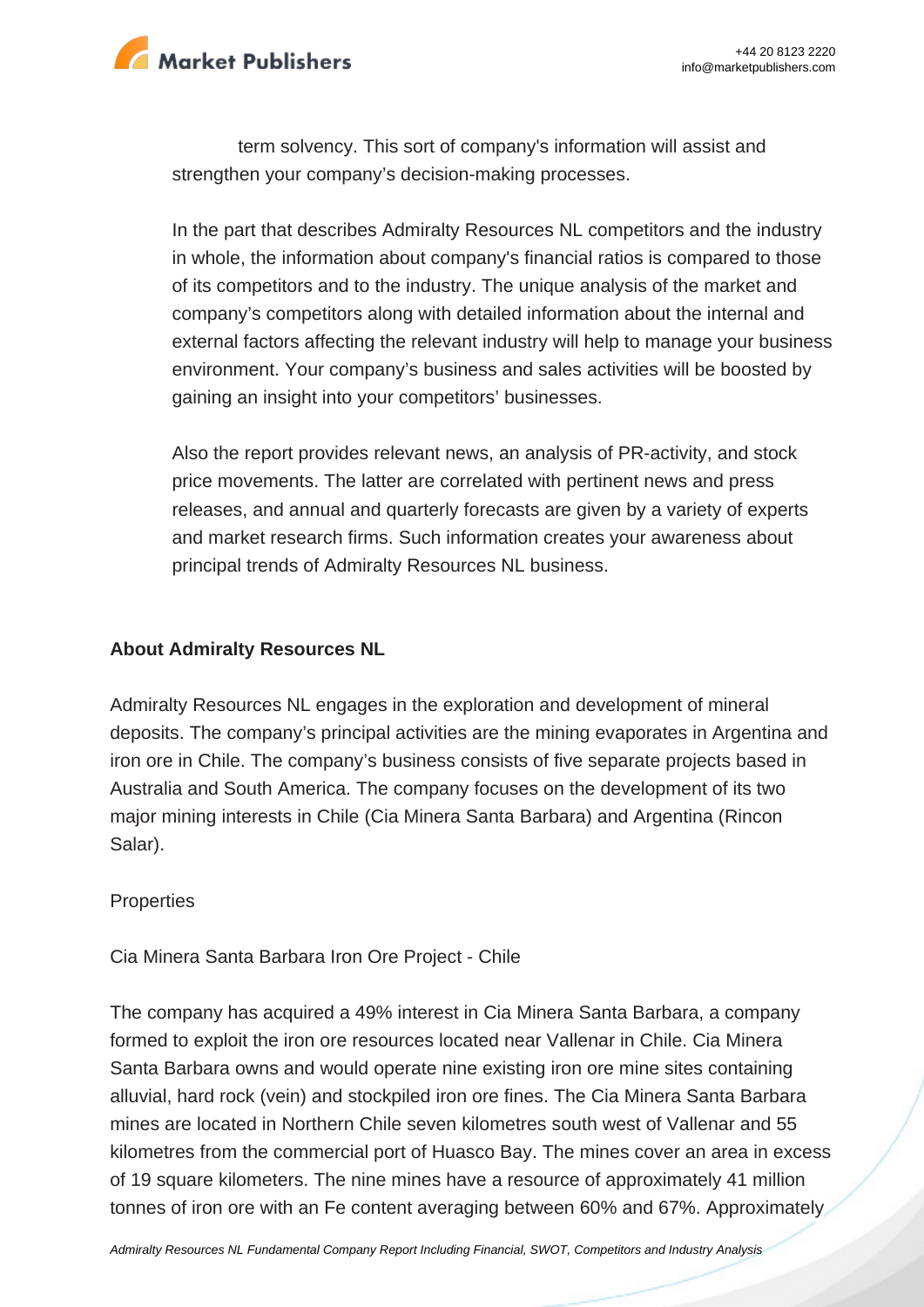

2.2 million tonnes of iron ore fines are stockpiled at the Japonesa site and a further 0.8 million tonnes at Mirador.

Rincon Salar Lithium, Borate and other minerals - Argentina

The Rincon Salar tenements cover an area of approximately 250 square kilometres. This is a major multi-elemental brine resource, located in the Salta Province of Argentina and close to two of the producers of lithium and potassium in the world. The Rincon Project is located in north-western Argentina near the Chilean border. It is a hyper saline lake, brine enriched in lithium, magnesium, potash, and boron. The project is situated at an elevation of 3,700 metres within the Antofalla-Pocitos volcanic rift valley in the high Andean Plains. This ponded evaporate deposit is estimated to contain a recoverable brine tonnage of 1.45 billion within a closed basin area and to a depth of 60 metres. Main resources to be extracted are: Lithium chloride, Potassium Chloride, Sodium Sulphate, and Boric Acid and Borates.

#### The Pyke Hill Project

The Pyke Hill Project in Western Australia comprises a single granted Mining Lease which covers an area of 5.37 square kilometre. The project is located approximately 40km southeast of the Murrin Murrin Nickel Operation operated by Minara Resources Limited and is considered prospective for a high grade nickel laterite deposit. The company has a joint venture option agreement in place with Cougar Metals NL (Cougar). The Pyke Hill Project has the potential to contain shallow to moderate depth zones of high-grade nickel-cobalt laterite mineralization.

#### The Bulman Project

The Bulman Project is a Zinc and Lead oxide deposit located in southern Arnhem land in Australia's Northern Territory. The company holds mineral Lease Numbers 726 and 727 (Marumba) form the Bulman zinc and lead Project through wholly owned subsidiary Moonlight Mining NL. The company has an Exploration License Application (21384) for 637 sq kilometers of land that includes MLN 726 and 727.

#### Nilnav Orthopaedics

The company holds 10% interest in Nilnav Orthopaedics, which offers a surgical technique and patented toolset for minimally invasive, 'one-cut' incision hip replacements.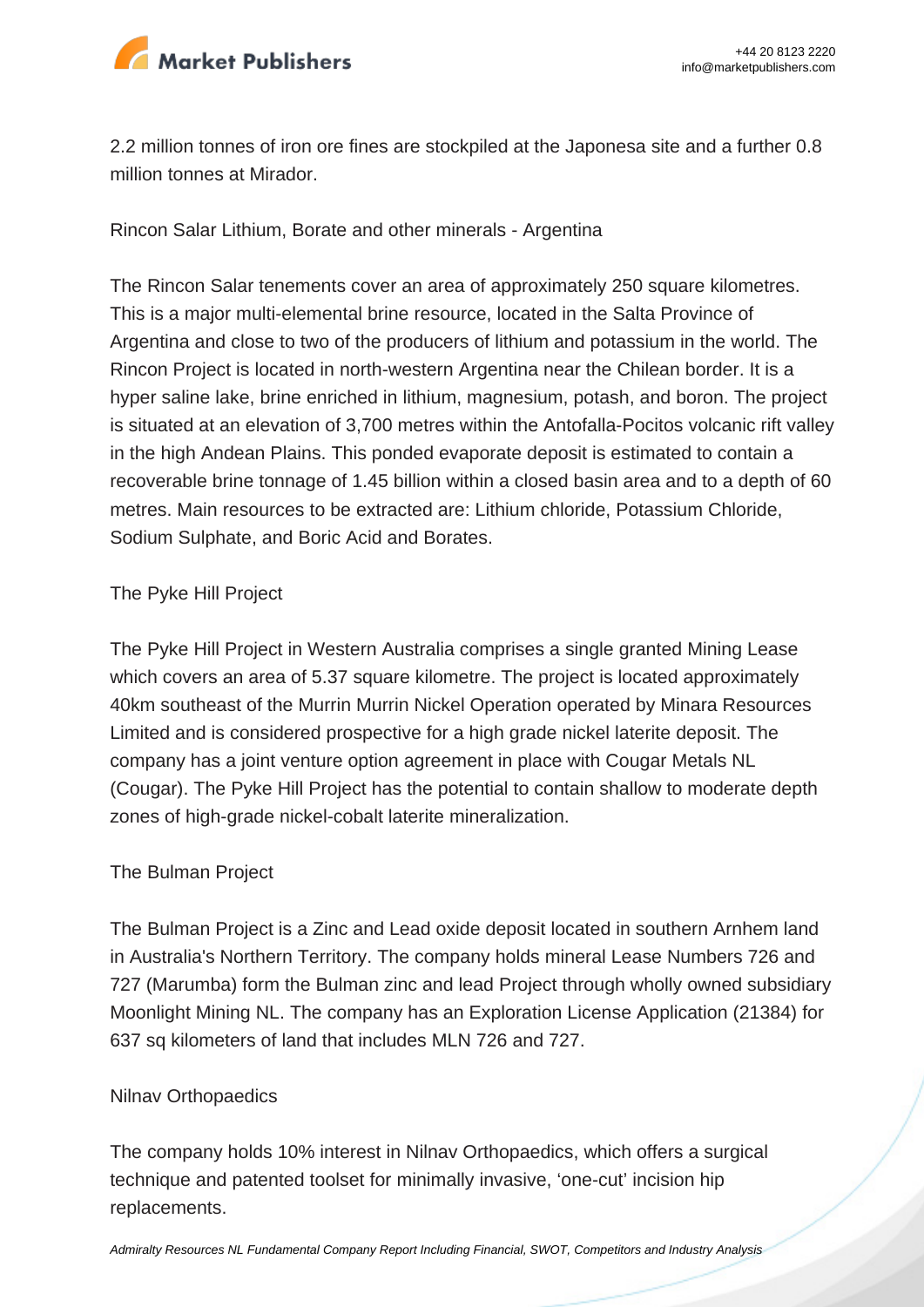

The above Company Fundamental Report is a half-ready report and contents are subject to change.

It means that we have all necessary data in our database to prepare the report but need **2-3 days** to complete it. During this time we are also updating the report with respect to the current moment. So, you can get all the most recent data available for the same price. Please note that preparation of additional types of analyses requires extra time.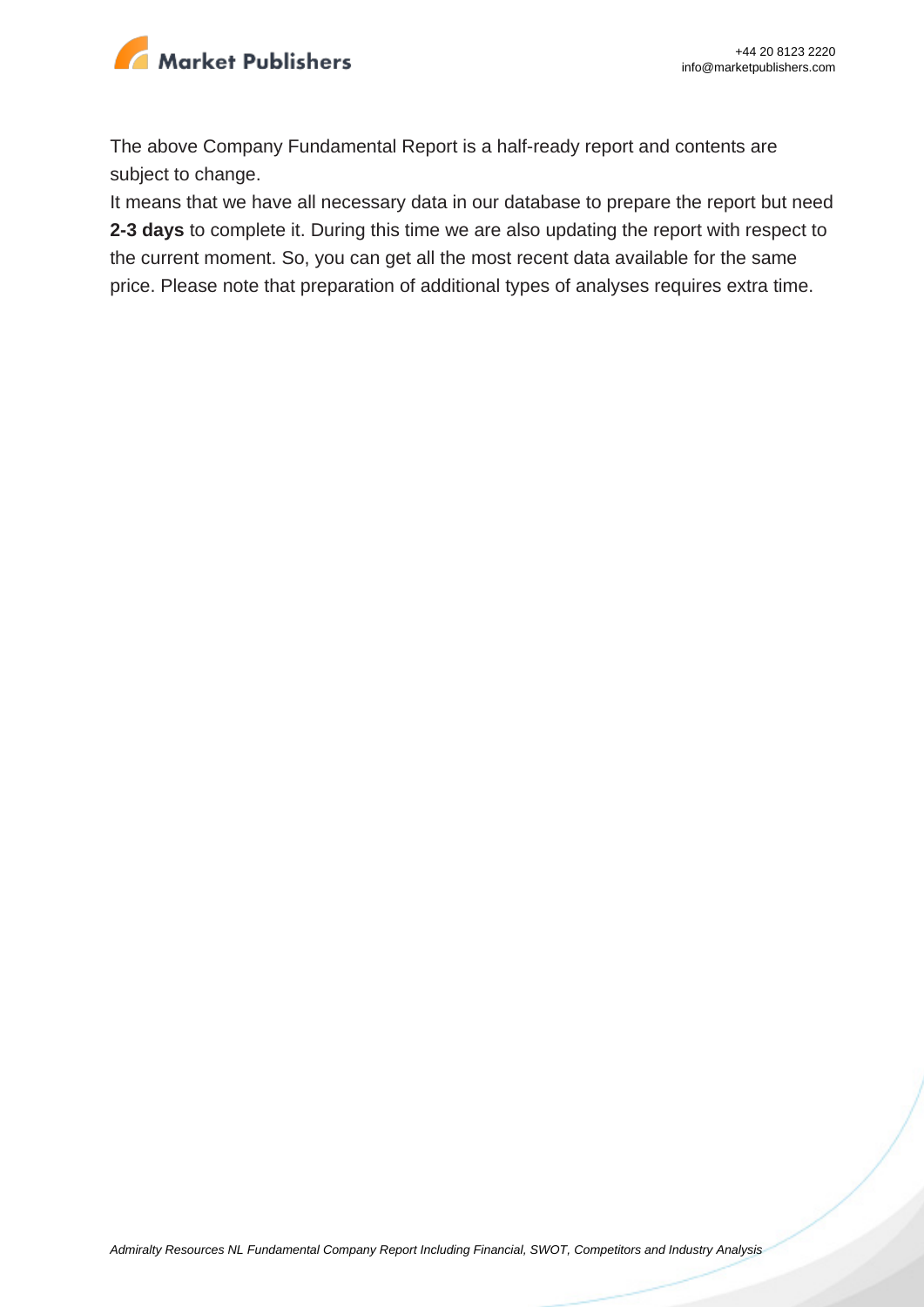

# **Contents**

#### RESEARCH METHODOLOGY

DISCLAIMER

#### **1. ADMIRALTY RESOURCES NL COMPANY PROFILE**

- 1.1. Key facts
- 1.2. Financial Performance
- 1.3. Key Executives
- 1.4. Ownership and Major Holders
- 1.5. Company History

#### **2. ADMIRALTY RESOURCES NL BUSINESS OVERVIEW**

- 2.1. Business Description
- 2.2. Major Products and Services
- 2.3. Markets and Sales Activities
- 2.4. Locations, Subsidiaries, Operating Units

#### **3. ADMIRALTY RESOURCES NL SWOT ANALYSIS**

- 3.1. Overview
- 3.2. Strengths
- 3.3. Weaknesses
- 3.4. Opportunities
- 3.5. Threats

#### **4. ADMIRALTY RESOURCES NL FINANCIAL ANALYSIS**

- 4.1. Financial Statements
- 4.1.1. Income Statement
- 4.1.2. Balance Sheet
- 4.1.3. Cash Flow
- 4.2. Financial Ratios
- 4.2.1. Profitability
- 4.2.2. Margin Analysis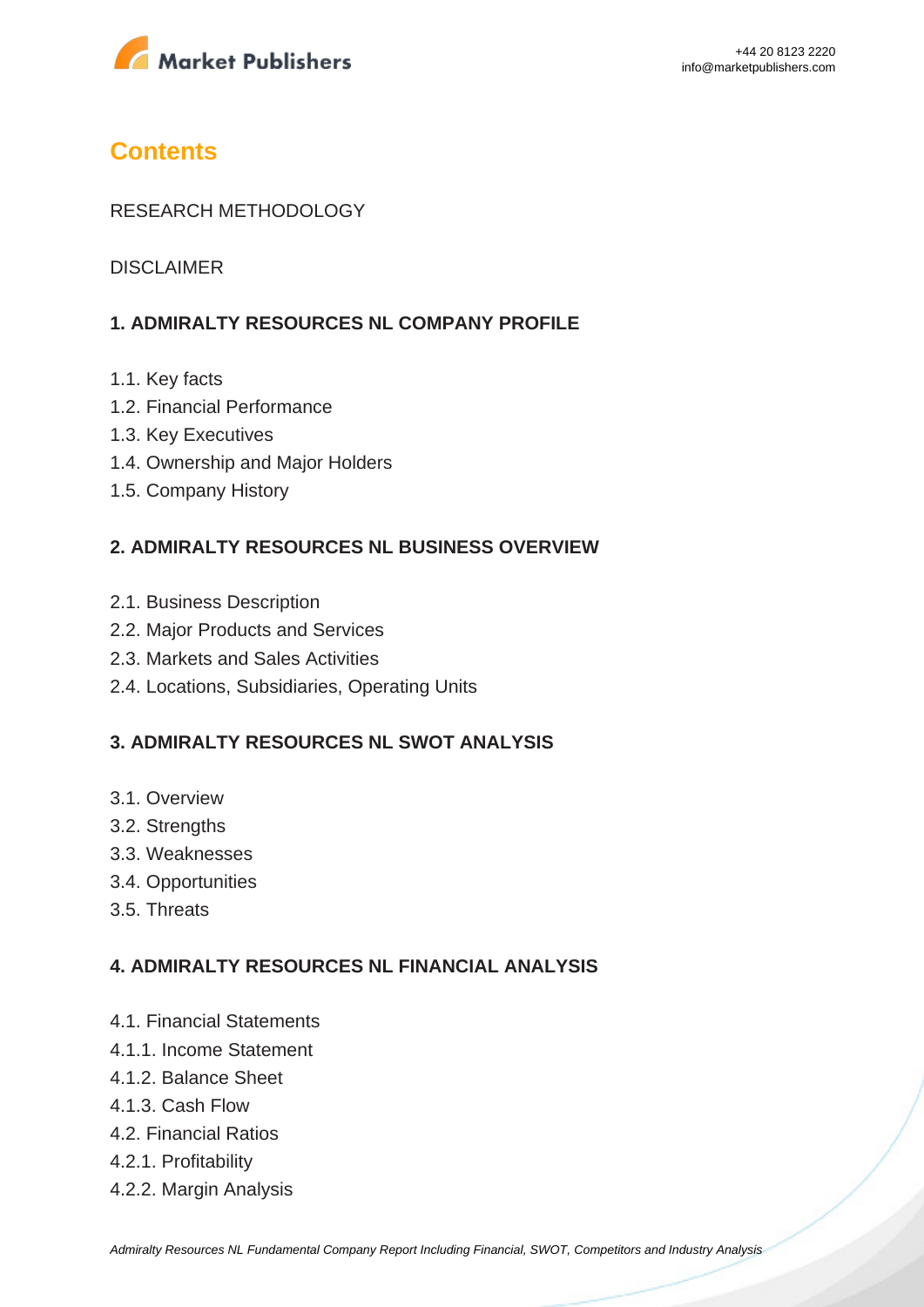

- 4.2.3. Asset Turnover
- 4.2.4. Credit Ratios
- 4.2.5. Long-Term Solvency
- 4.2.6. Growth Over Prior Year
- 4.2.7. Financial Ratios Charts
- 4.3. Stock Market Snapshot

# **5. ADMIRALTY RESOURCES NL COMPETITORS AND INDUSTRY ANALYSIS**

- 5.1. Admiralty Resources NL Direct Competitors
- 5.2. Comparison of Admiralty Resources NL and Direct Competitors Financial Ratios
- 5.3. Comparison of Admiralty Resources NL and Direct Competitors Stock Charts
- 5.4. Admiralty Resources NL Industry Analysis
- 5.4.1. Metals and Mining Industry Snapshot
- 5.4.2. Admiralty Resources NL Industry Position Analysis

# **6. ADMIRALTY RESOURCES NL NEWS & EVENTS**

- 6.1. News & PR Activity Analysis
- 6.2. IR Corporate News
- 6.3. Marketing News
- 6.4. Corporate Events

# **7. ADMIRALTY RESOURCES NL EXPERTS REVIEW**<sup>1</sup>

- 7.1. Experts Consensus
- 7.2. Experts Revisions

### **8. ADMIRALTY RESOURCES NL ENHANCED SWOT ANALYSIS**<sup>2</sup>

### **9. AUSTRALIA PESTEL ANALYSIS**<sup>2</sup>

- 9.1. Political Factors
- 9.2. Economic Factors
- 9.3. Social Factors
- 9.4. Technological Factors
- 9.5. Environmental Factors
- 9.6. Legal Factors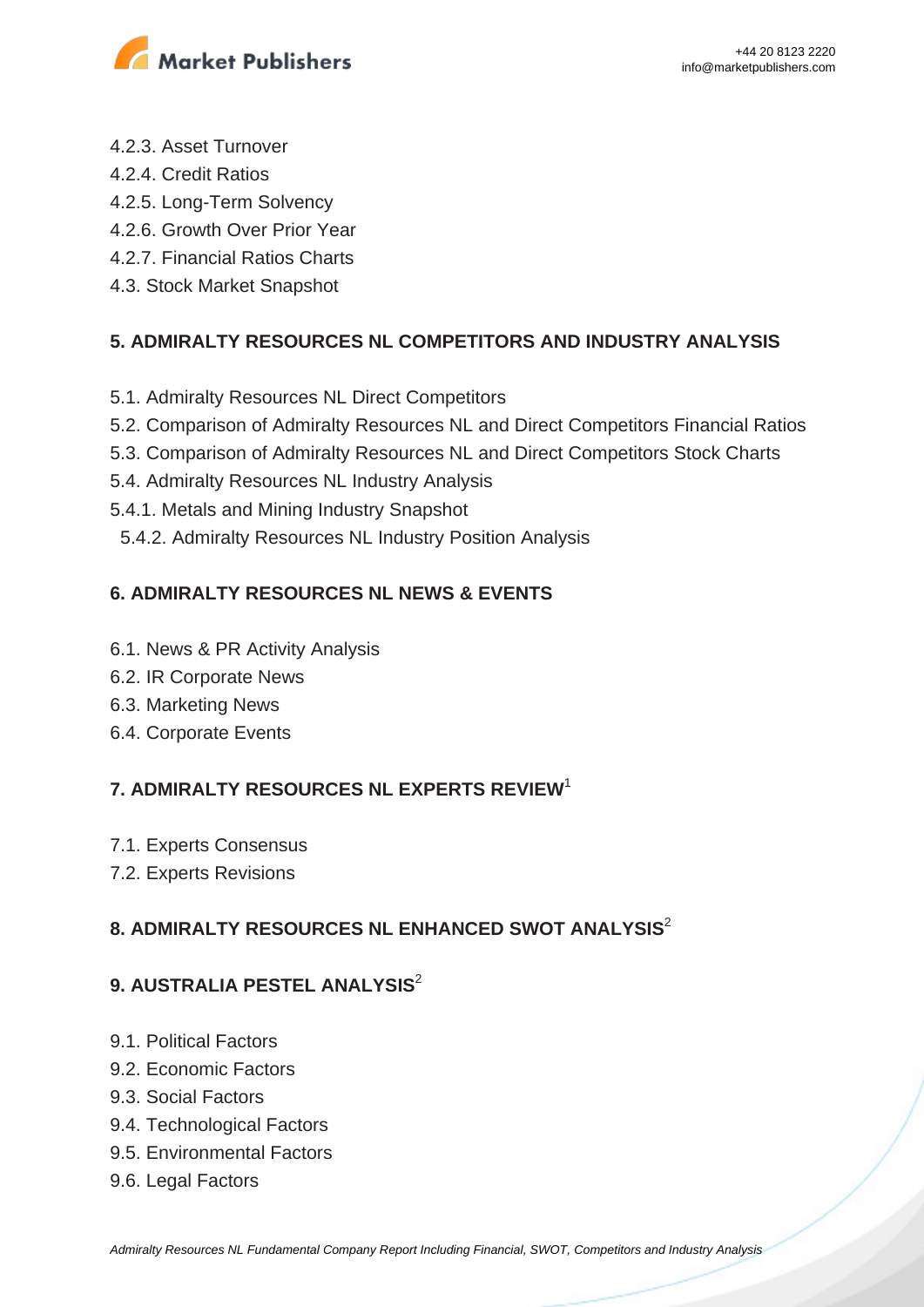

#### **10. ADMIRALTY RESOURCES NL IFE, EFE, IE MATRICES**<sup>2</sup>

- 10.1. Internal Factor Evaluation Matrix
- 10.2. External Factor Evaluation Matrix
- 10.3. Internal External Matrix

### **11. ADMIRALTY RESOURCES NL PORTER FIVE FORCES ANALYSIS**<sup>2</sup>

# **12. ADMIRALTY RESOURCES NL VRIO ANALYSIS**<sup>2</sup>

#### **APPENDIX: RATIO DEFINITIONS**

#### **LIST OF FIGURES**

Admiralty Resources NL Annual Revenues in Comparison with Cost of Goods Sold and Gross Profit Profit Margin Chart Operating Margin Chart Return on Equity (ROE) Chart Return on Assets (ROA) Chart Debt to Equity Chart Current Ratio Chart Admiralty Resources NL 1-year Stock Charts Admiralty Resources NL 5-year Stock Charts Admiralty Resources NL vs. Main Indexes 1-year Stock Chart Admiralty Resources NL vs. Direct Competitors 1-year Stock Charts Admiralty Resources NL Article Density Chart

1 – Data availability depends on company's security policy.

2 – These sections are available only when you purchase a report with appropriate additional types of analyses.

The complete financial data is available for publicly traded companies.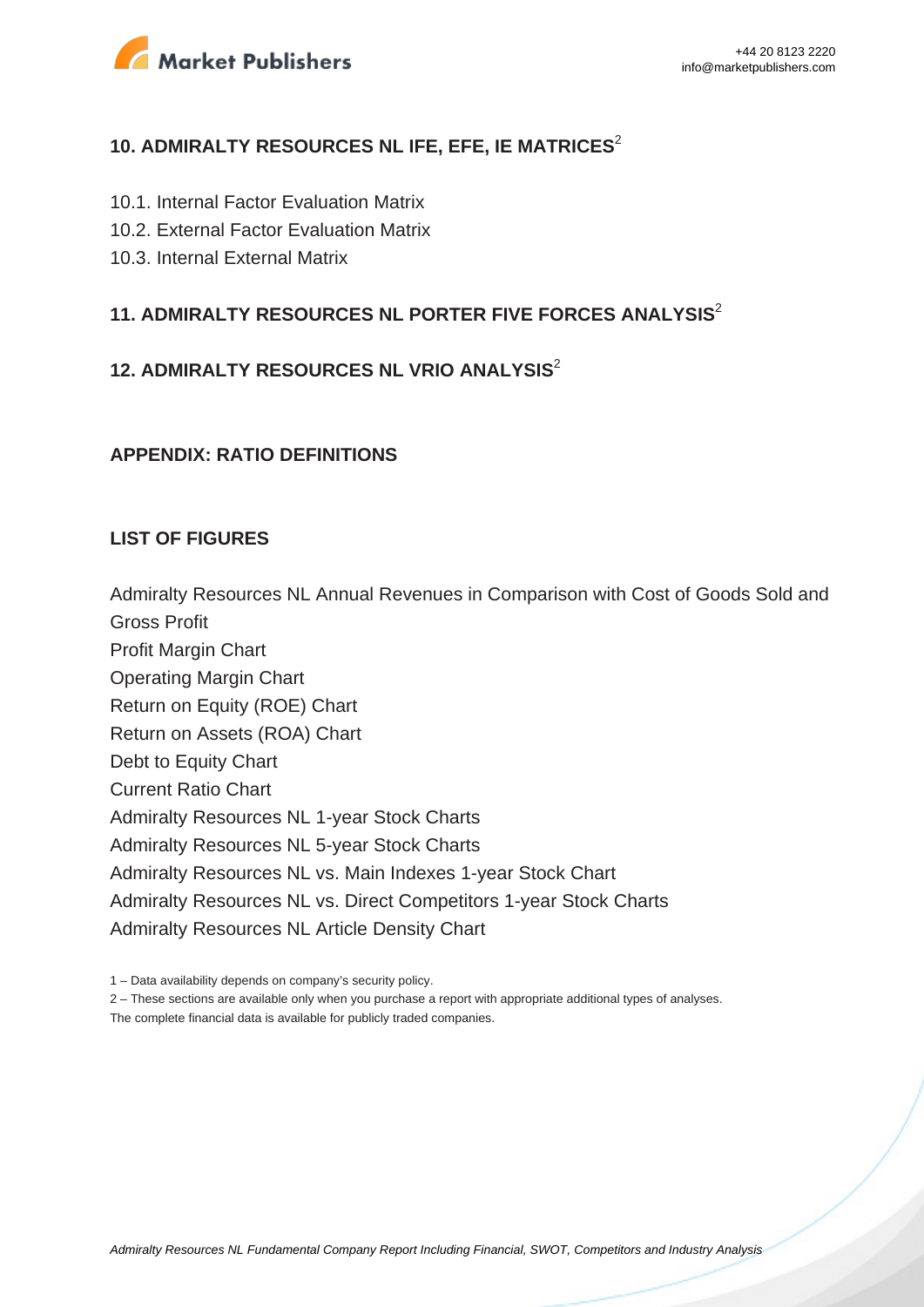

# **List Of Tables**

#### **LIST OF TABLES**

Admiralty Resources NL Key Facts **Profitability** Management Effectiveness Income Statement Key Figures Balance Sheet Key Figures Cash Flow Statement Key Figures Financial Performance Abbreviation Guide Admiralty Resources NL Key Executives Admiralty Resources NL Major Shareholders Admiralty Resources NL History Admiralty Resources NL Products Revenues by Segment Revenues by Region Admiralty Resources NL Offices and Representations Admiralty Resources NL SWOT Analysis Yearly Income Statement Including Trends Income Statement Latest 4 Quarters Including Trends Yearly Balance Sheet Including Trends Balance Sheet Latest 4 Quarters Including Trends Yearly Cash Flow Including Trends Cash Flow Latest 4 Quarters Including Trends Admiralty Resources NL Profitability Ratios Margin Analysis Ratios Asset Turnover Ratios Credit Ratios Long-Term Solvency Ratios Financial Ratios Growth Over Prior Year Admiralty Resources NL Capital Market Snapshot Admiralty Resources NL Direct Competitors Key Facts Direct Competitors Profitability Ratios Direct Competitors Margin Analysis Ratios Direct Competitors Asset Turnover Ratios Direct Competitors Credit Ratios Direct Competitors Long-Term Solvency Ratios Metals and Mining Industry Statistics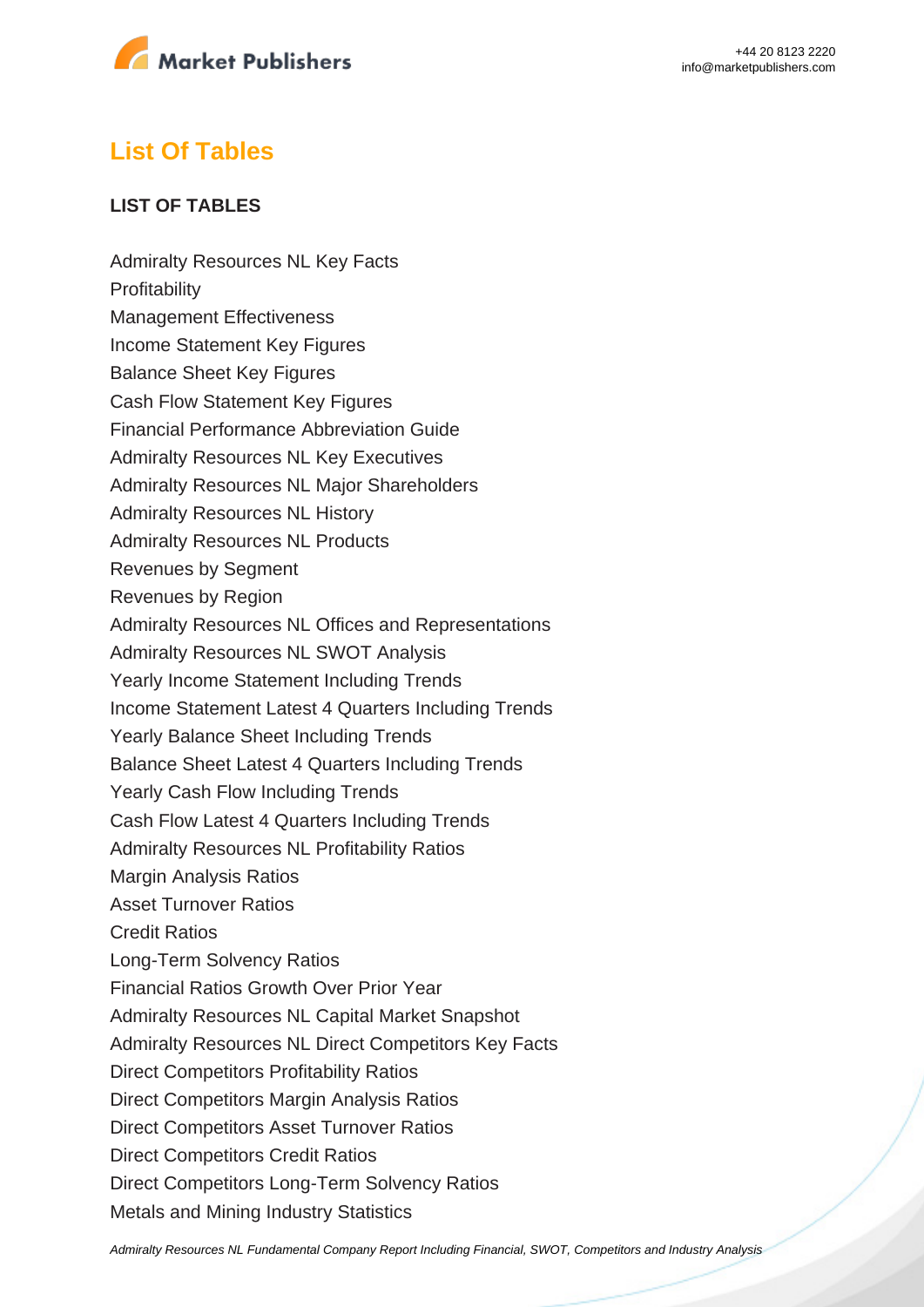

Admiralty Resources NL Industry Position Company vs. Industry Income Statement Analysis Company vs. Industry Balance Sheet Analysis Company vs. Industry Cash Flow Analysis Company vs. Industry Ratios Comparison Admiralty Resources NL Consensus Recommendations<sup>1</sup> Analyst Recommendation Summary<sup>1</sup> Price Target Summary<sup>1</sup> Experts Recommendation Trends<sup>1</sup> Revenue Estimates Analysis<sup>1</sup> Earnings Estimates Analysis $<sup>1</sup>$ </sup> Historical Surprises<sup>1</sup> Revenue Estimates Trend<sup>1</sup> Earnings Estimates Trend<sup>1</sup> Revenue Revisions<sup>1</sup>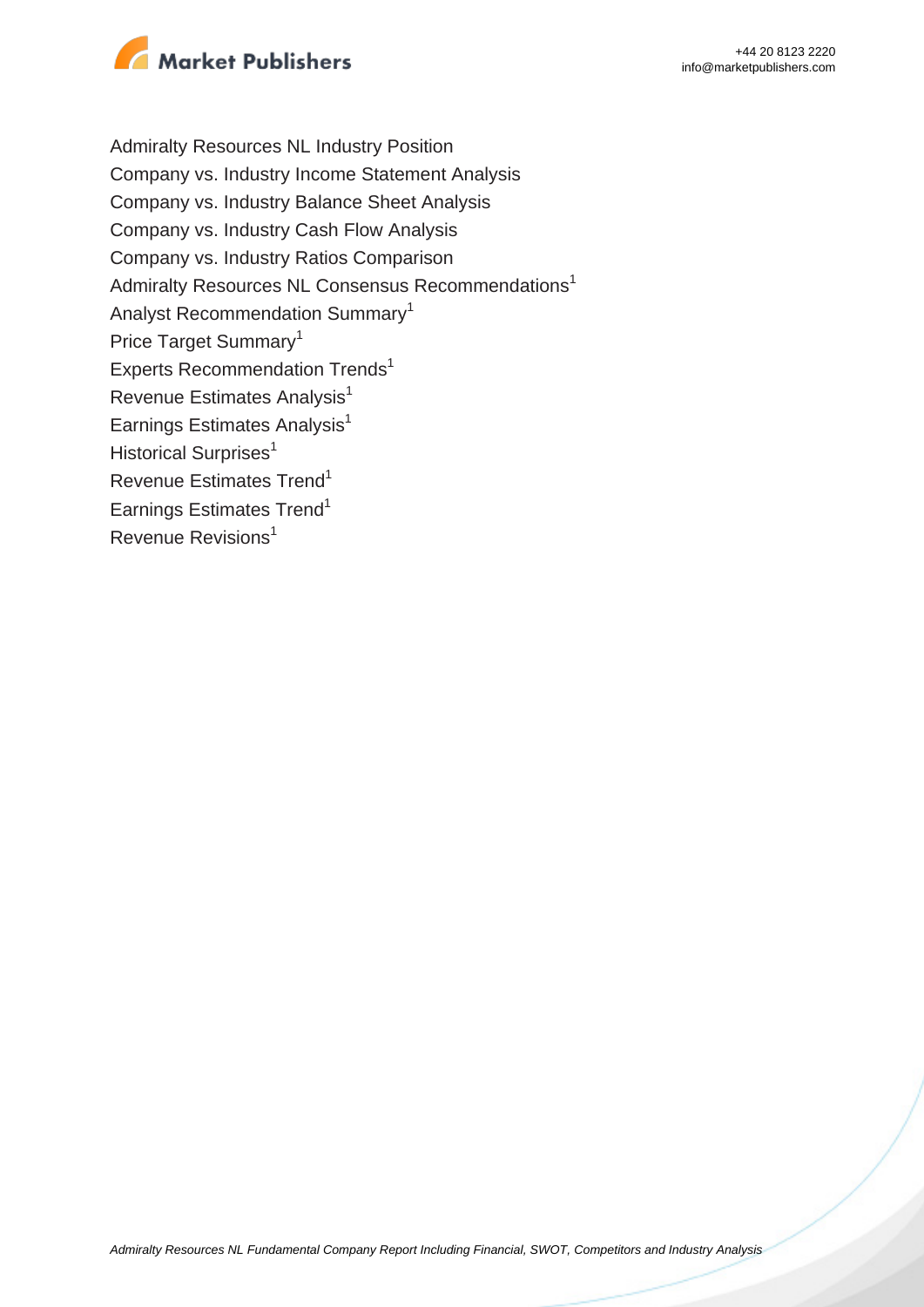

# **ANALYSIS FEATURES**

#### **SWOT Analysis**

SWOT, which stands for Strengths, Weaknesses, Opportunities and Threats, is an analytical framework that identifies the internal and external factors that are favorable and unfavorable for a company.

#### **Enhanced SWOT Analysis**

Enhanced SWOT is a 3×3 grid that arranges strengths, weaknesses, opportunities and threats into one scheme:

How to use the strengths to take advantage of the opportunities?

How to use the strengths to reduce likelihood and impact of the threats?

How to overcome the weaknesses that obstruct taking advantage of the opportunities?

How to overcome the weaknesses that can make the threats a reality?

Upon answering these questions a company can develop a project plan to improve its business performance.

#### **PESTEL Analysis**

PESTEL (also termed as PESTLE) is an ideal tool to strategically analyze what influence different outside factors – political, economic, sociocultural, technological, environmental and legal – exert on a business to later chart its long term targets.

Being part of the external analysis when carrying out a strategic assessment or performing a market study, PESTEL gives an overview of diverse macro-environmental factors that any company should thoughtfully consider. By perceiving these outside environments, businesses can maximally benefit from the opportunities while minimizing the threats to the organization.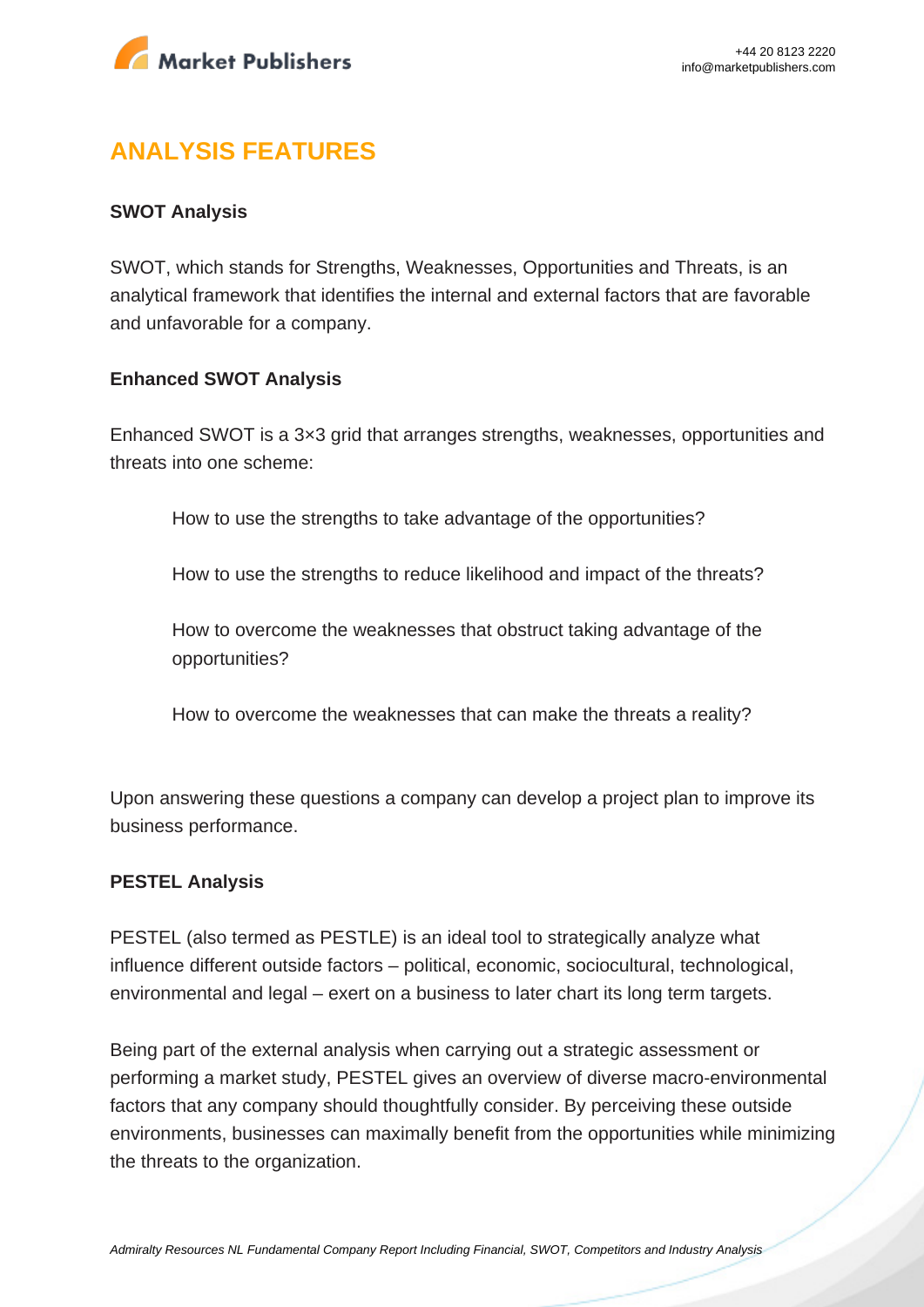

Key Factors Examined by PESTEL Analysis:

Political – What opportunities and pressures are brought by political bodies and what is the degree of public regulations' impact on the business?

Economic – What economic policies, trends and structures are expected to affect the organization, what is this influence's degree?

Sociological – What cultural and societal aspects will work upon the demand for the business's products and operations?

Technological – What impact do the technological aspects, innovations, incentives and barriers have on the organization?

Environmental – What environmental and ecological facets, both locally and farther afield, are likely to predetermine the business?

Legal – What laws and legislation will exert influence on the style the business is carried out?

#### **IFE, EFE, IE Matrices**

The Internal Factor Evaluation matrix (IFE matrix) is a strategic management tool helping audit or evaluate major weaknesses and strengths in a business's functional areas. In addition, IFE matrix serves as a basis for identifying and assessing relationships amongst those areas. The IFE matrix is utilised in strategy formulation.

The External Factor Evaluation matrix (EFE matrix) is a tool of strategic management that is typically utilised to assess current market conditions. It is an ideal instrument for visualising and prioritising the threats and opportunities a firm is facing.

The essential difference between the above mentioned matrices lies in the type of factors incorporated in the model; whilst the latter is engaged in internal factors, the former deals exceptionally with external factors – those exposed to social, political, economic, legal, etc. external forces.

Being a continuation of the EFE matrix and IFE matrix models, the Internal External matrix (IE matrix) rests upon an investigation of external and internal business factors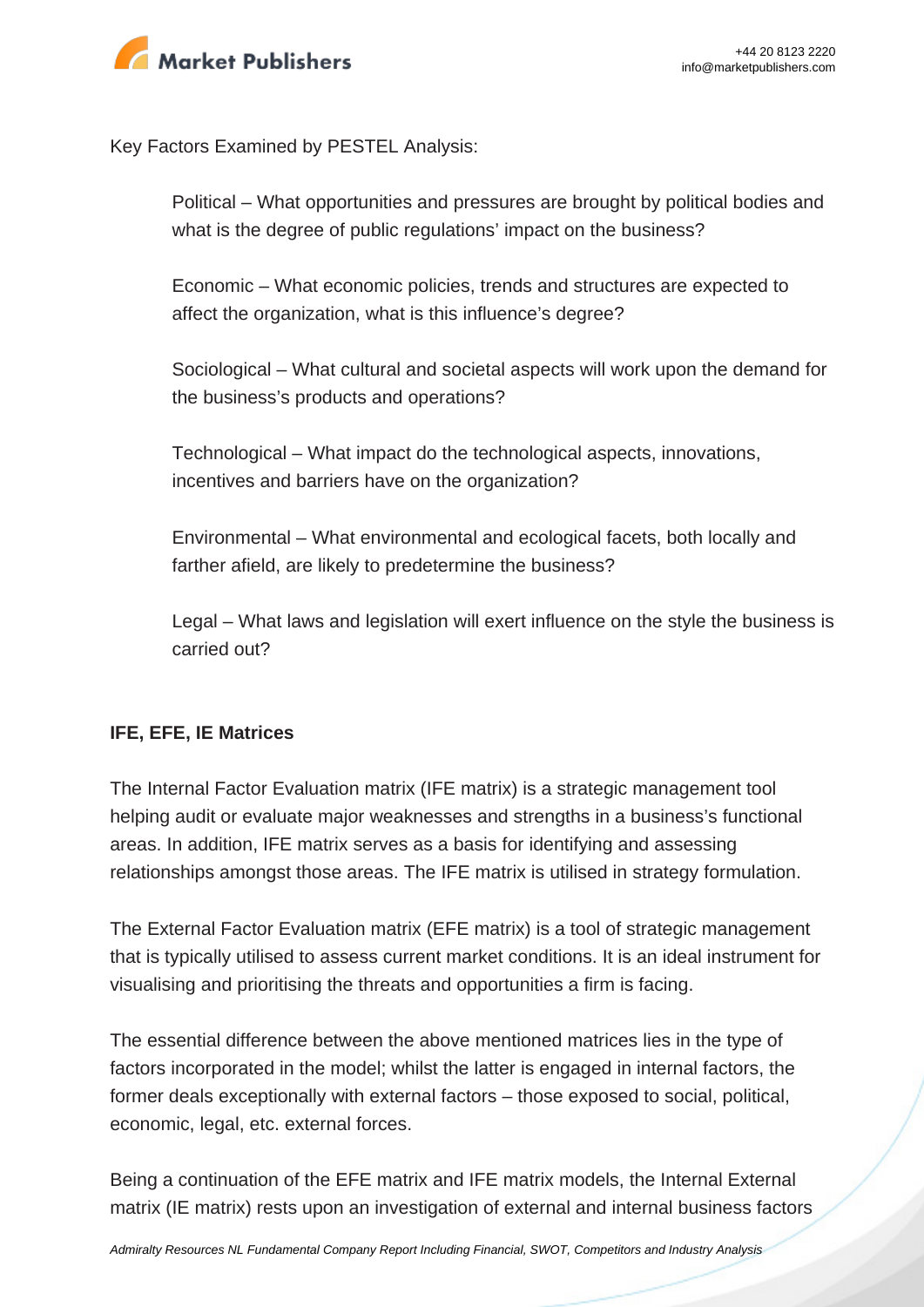

integrated into one suggestive model.

#### **Porter Five Forces Analysis**

The Porter's five forces analysis studies the industry of operation and helps the company find new sources of competitive advantage. The analysis surveys an industry through five major questions:

What composes a threat of substitute products and services?

Is there a threat of new competitors entering the market?

What is the intensity of competitive rivalry?

How big is the bargaining power of buyers?

How significant is the bargaining power of suppliers?

#### **VRIO Analysis**

VRIO stands for Value, Rarity, Imitability, Organization. This analysis helps to evaluate all company's resources and capabilities and bring them together into one aggregate table that includes:

Tangible resources Financial

Physical

**Technological** 

**Organizational** 

Intangible resources Human

Innovation and Creativity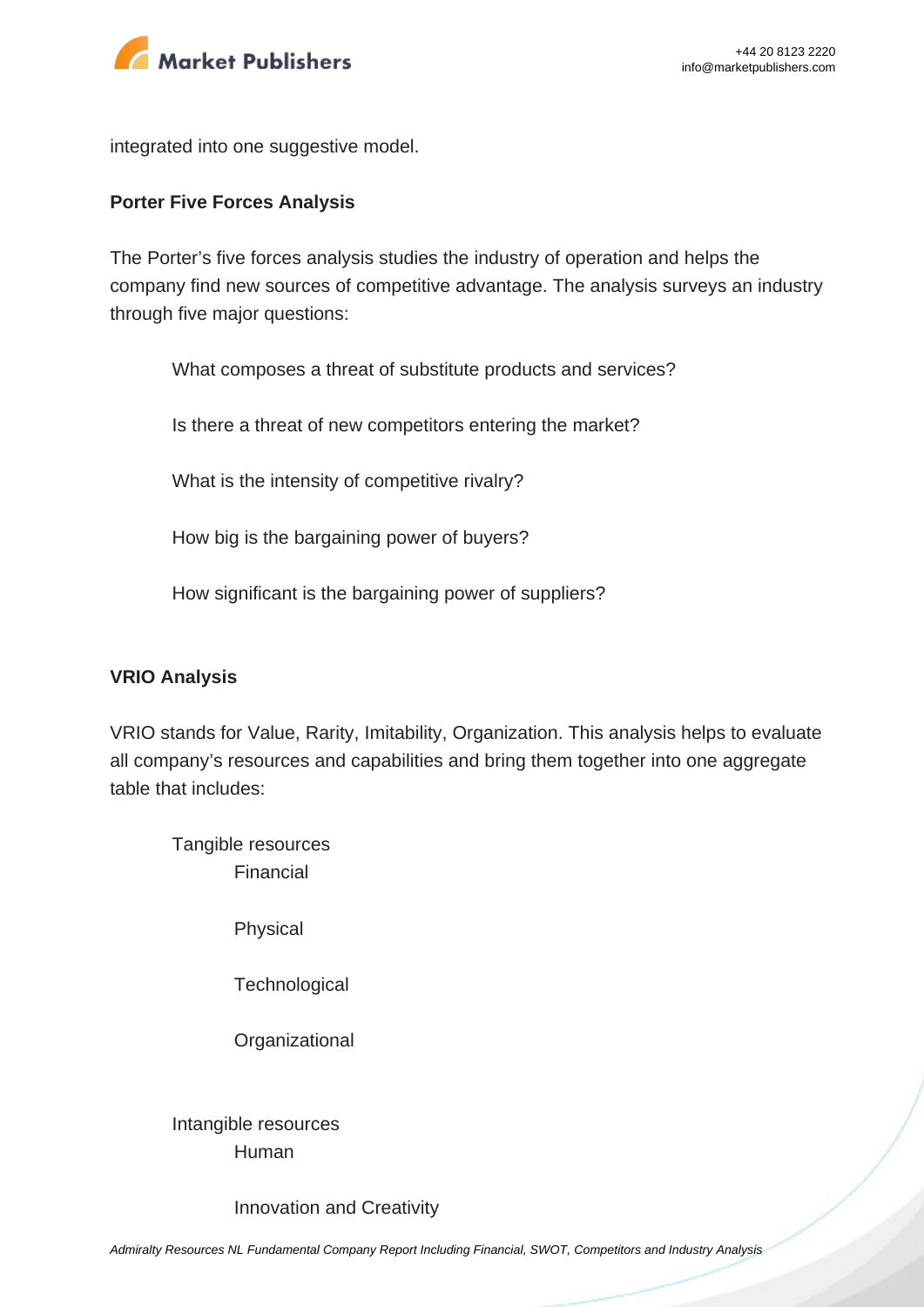

Reputation

Organizational capabilities

The result of the analysis gives a clear picture of company's competitive and economic implications, answering the questions if the resources mentioned above are:

Valuable?

Rare?

Costly to imitate?

Organized properly?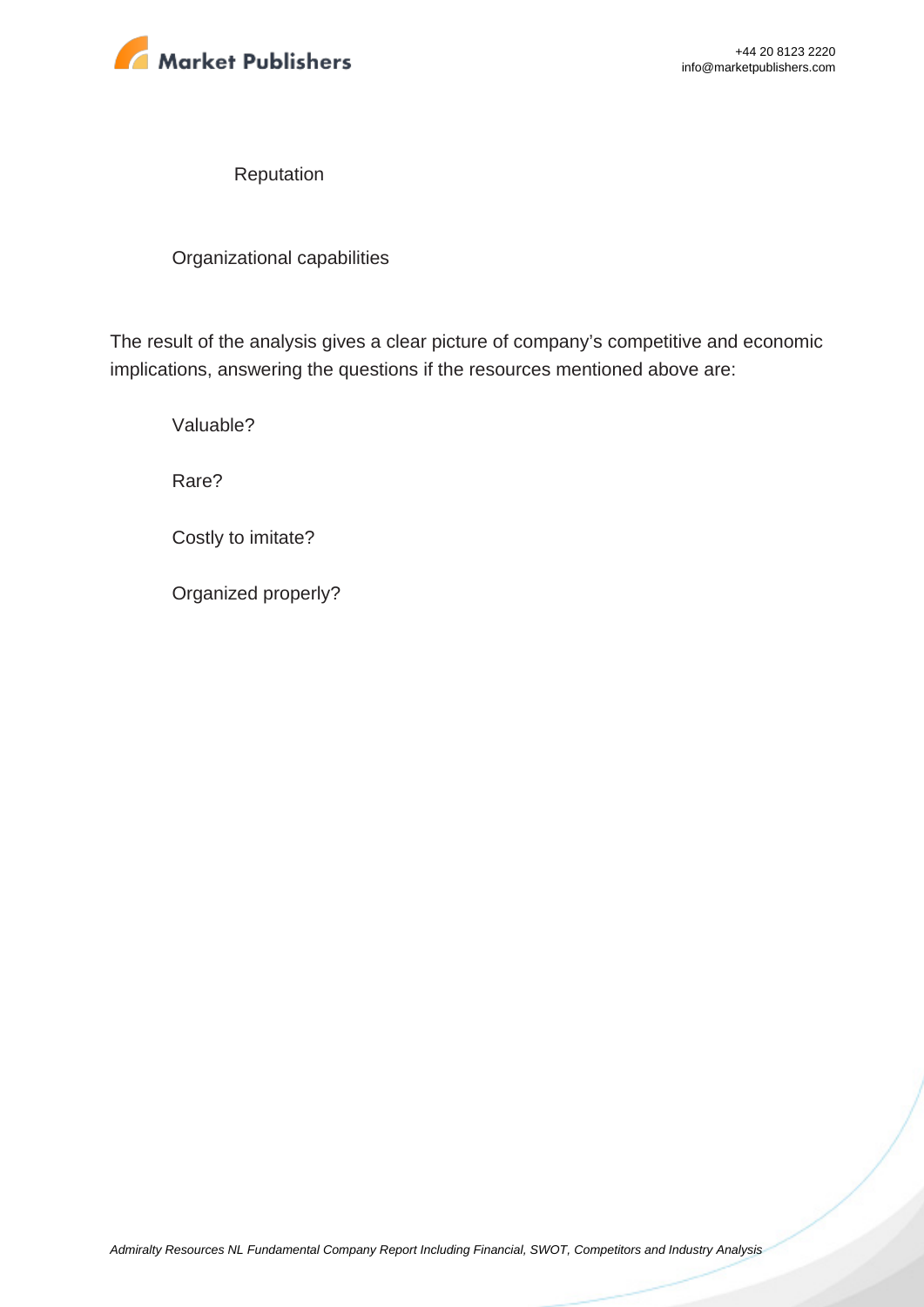

### I would like to order

Product name: Admiralty Resources NL Fundamental Company Report Including Financial, SWOT, Competitors and Industry Analysis Product link: [https://marketpublishers.com/r/A160B3BF2CFBEN.html](https://marketpublishers.com/report/industry/metallurgy/admiralty_resources_nl_swot_analysis_bac.html) Price: US\$ 499.00 (Single User License / Electronic Delivery)

> If you want to order Corporate License or Hard Copy, please, contact our Customer Service:

[info@marketpublishers.com](mailto:info@marketpublishers.com)

# Payment

To pay by Credit Card (Visa, MasterCard, American Express, PayPal), please, click button on product page [https://marketpublishers.com/r/A160B3BF2CFBEN.html](https://marketpublishers.com/report/industry/metallurgy/admiralty_resources_nl_swot_analysis_bac.html)

To pay by Wire Transfer, please, fill in your contact details in the form below:

First name: Last name: Email: Company: Address: City: Zip code: Country: Tel: Fax: Your message:

\*\*All fields are required

Custumer signature

Please, note that by ordering from marketpublishers.com you are agreeing to our Terms & Conditions at<https://marketpublishers.com/docs/terms.html>

To place an order via fax simply print this form, fill in the information below and fax the completed form to +44 20 7900 3970